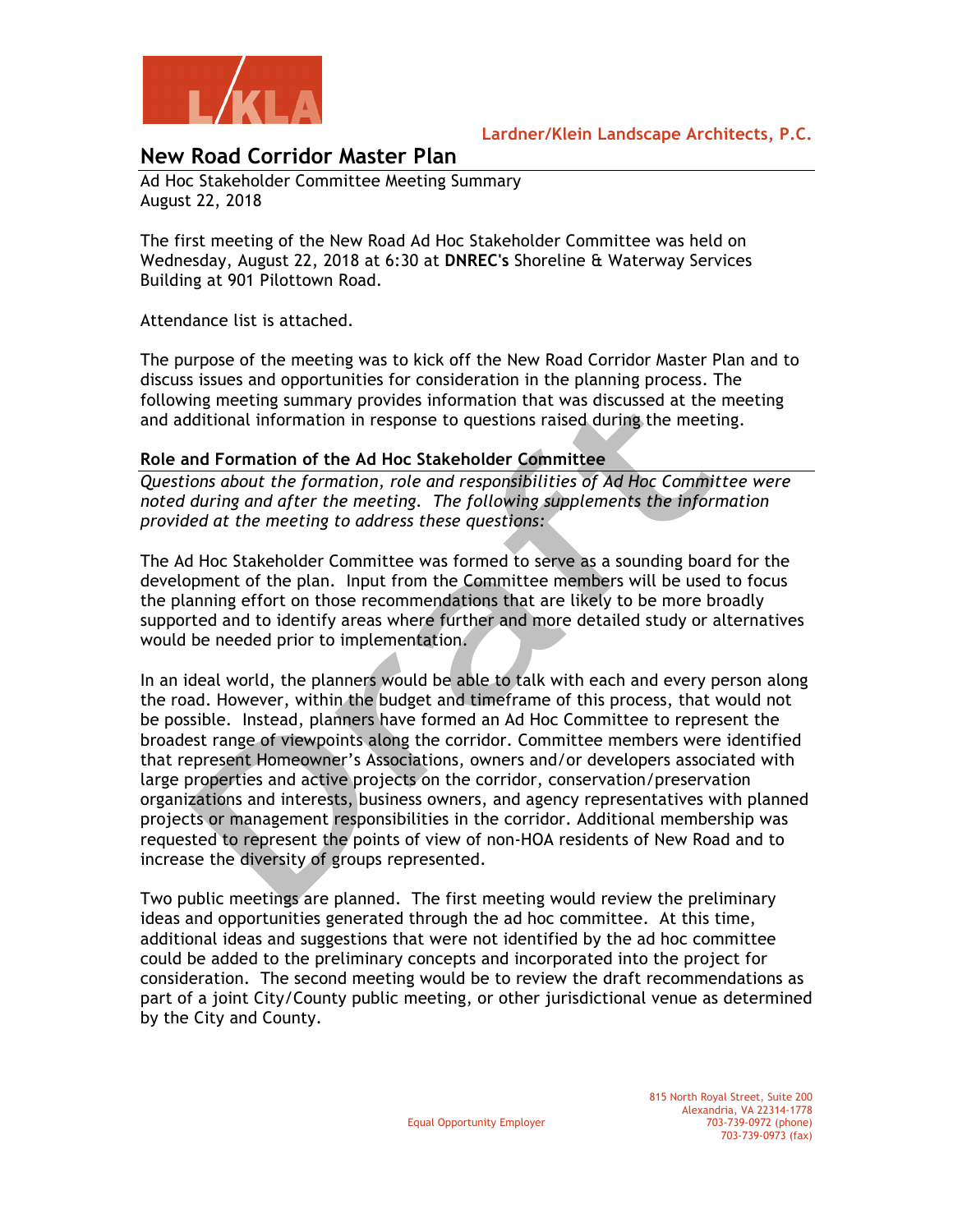### **Overview**

Jim Klein and Jeff Greene introduced the project with a presentation summarizing the purpose of the project, ongoing and active projects in the corridor, transportation issues and land use/community design issues that will be discussed as part of the master planning process. LINK TO PRESENTATION

### **Discussion**

Three questions were used to guide discussion:

- *1- From your perspective, what is your vision for New Road – in one sentence or phrase?*
- *2- What are the obstacles that are making it difficult to achieve the desired vision?*
- *3- What needs to change in order to overcome those obstacles?*

The last fifteen minutes of the meeting were reserved for public comment.

### **Common themes that emerged from this discussion:**

**Vision**

- New Road should be recognized as the slow and scenic route
- Overall goal should be to increase safety for all users while maintaining bucolic and diverse nature of New Road
- The capacity of New Road should be a factor in making regional/community wide transportation decisions
- Alternative approaches to managing its capacity should be considered before increasing road and intersection capacities
- Where practical, the multi-use path should be directed toward the rail trail or as an independent alignment coordinated with adjoining development projects, instead of immediately adjacent to the roadway
- New Road should serve the emergency evacuation needs of nearby neighborhoods *(from public comment/questionnaire)*

#### **Obstacles**

- The influence of property rights plays in shaping land use decisions
- The lack of innovative models for community development
- Limitations on DelDOT's right-of-way acquisition laws that constrain creative approaches to accommodating the needs of all users (Five Points Study is proposing changes to state legislation to remedy this)
- Increasing flood elevations associated with both sea level rise and the increasing intensity of storms and storm surges
- Limited availability of innovative approaches to stormwater management that serve to preserve roadside trees and/or reduce the amount of disturbance
- Time available to work with active development projects is limited
- Time that it takes to enact changes to the Comp Plan and Zoning regulations

## **Ideas to Overcome Obstacles**

- New Road does not have to be the same treatment throughout, but can be organized into distinct sections or character areas
- Take ideas and fit them together to achieve vision